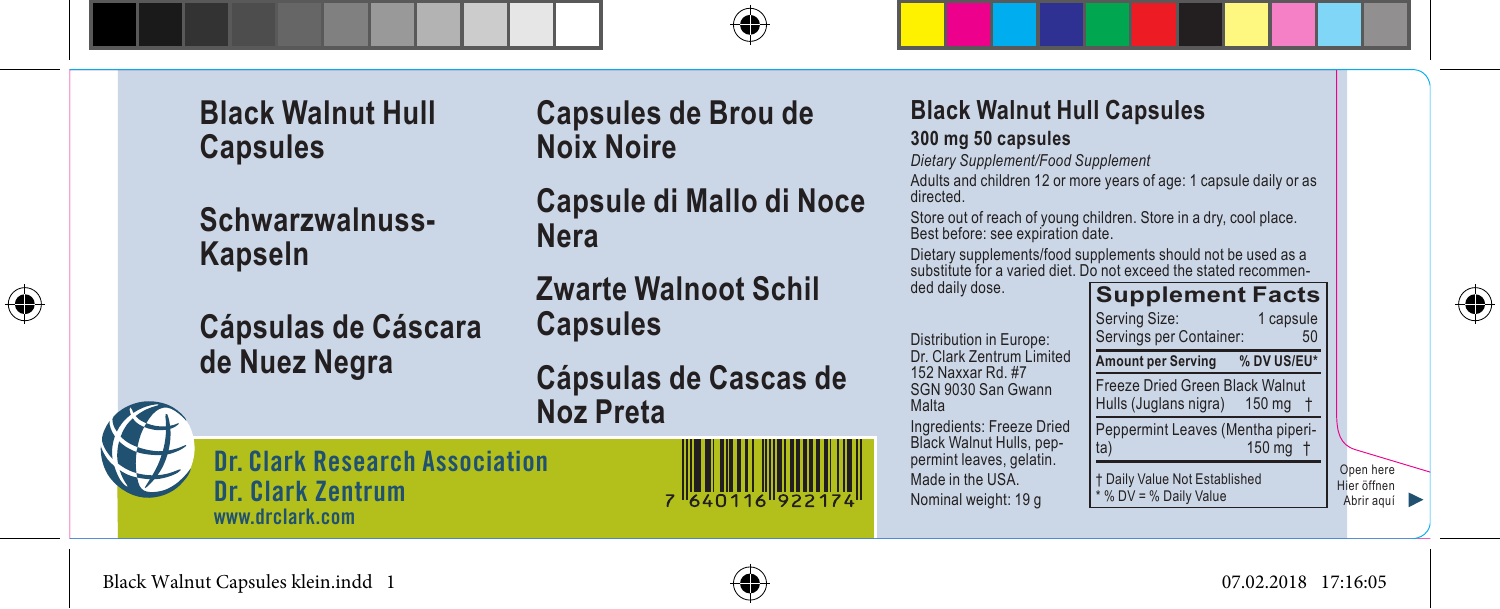| Zwarte Walnoot Schil Capsules<br>300 mg 50 capsules<br>Voedingssupplement                                                                                                                                                                                     | <b>Voeding</b><br>Dosis:<br>Doseringen per pakket:                                                                                            |
|---------------------------------------------------------------------------------------------------------------------------------------------------------------------------------------------------------------------------------------------------------------|-----------------------------------------------------------------------------------------------------------------------------------------------|
| Volwassenen en kinderen vanaf 12 jaar: 1 capsule per dag of zoals voorgeschreven                                                                                                                                                                              | 1 capsule bevat                                                                                                                               |
| door arts/deskundige.<br>Buiten bereik en zicht van jonge kinderen houden. Droog en op kamertemperatuur<br>bewaren.<br>Uiterste gebruiksdatum: voedingssupplement niet meer gebruiken na datum                                                                | Gevriesdroogde groene<br>schillen (Juglans nigra)<br>Muntblaadjes (Mentha p                                                                   |
| vermeld achter 'exp'.<br>Voedingssupplementen mogen niet als vervanging van een gevarieerde en<br>evenwichtige voeding en van een gezonde levensstijl gebruikt worden. De aanbevo-<br>len dagelijkse portie niet overschrijden.<br>Nominale hoeveelheid: 19 g | <b>+ADH</b> niet bekend<br>*ADH = Aanbevolen Dagelijks<br>Ingrediënten: gevriesdroogde g<br>muntblaadjes, gelatine.<br>Geproduceerd in de VS. |
| <b>Dr. Clark Research Association</b><br><b>Dr. Clark Zentrum</b><br>www.drclark.com<br>"640<br>6                                                                                                                                                             | Distributeur Nederland:<br>Clark Nederland<br>www.clarknederland.nl<br>info@clarknederland.nl                                                 |





*Vo*<br>Vol<br>do

**N E D E R LA N D S** 

NEDERLANDS

 $\bigoplus$ 

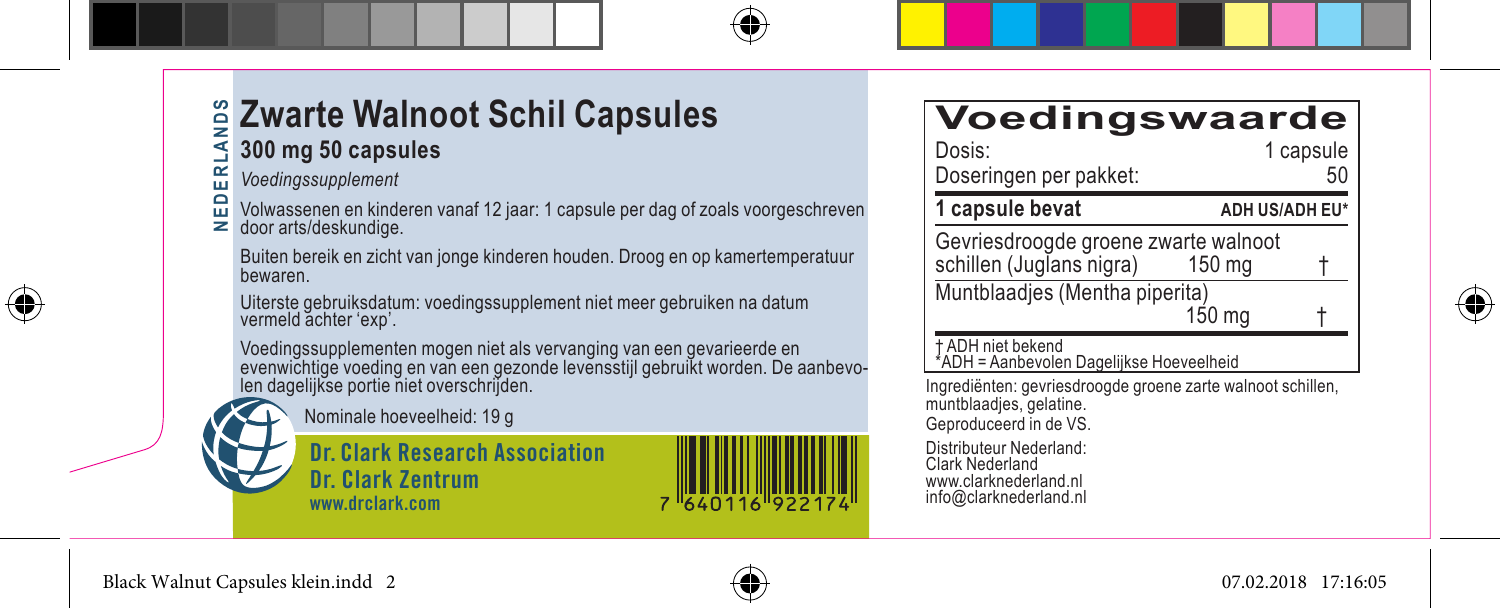

# **Schwarzwalnuss-Kapseln**

### **PEUTSCH DEUTSCH 300 mg 50 Kapseln**

⊕

*Nahrungsergänzungsmittel*

Erwachsene und Kinder über 12 Jahren: 1 Kapsel täglich oder gemäss Empfehlung.

Ausserhalb der Reichweite von kleinen Kindern lagern. An einem kühlen, trockenen Ort lagern.

Mindestens haltbar bis: siehe Verfalldatum auf der Vorderseite, mit "exp" gekennzeichnet.

Nahrungsergänzungsmittel sind kein Ersatz für eine ausgewogene und abwechslungsreiche Ernährung. Angegebene empfohlene Tagesdosis nicht überschreiten.

Nennfüllmenge: 19 g

**Dr. Clark Research Association Dr. Clark Zentrum www.drclark.com**

| Einnahmeempfehlung:                                                                                                                                                                                 | 1 Kapsel       |
|-----------------------------------------------------------------------------------------------------------------------------------------------------------------------------------------------------|----------------|
| Einheiten pro Packung:                                                                                                                                                                              | 50             |
| 1 Kapsel enthält                                                                                                                                                                                    | US RDA/EU RDA* |
| Gefriergetrocknete grüne Schwarzwalnussschalen<br>(Juglans nigra)<br>150 mg                                                                                                                         |                |
| Pfefferminzblätter (Mentha piperita)<br>150 <sub>ma</sub>                                                                                                                                           |                |
| † keine Tagesdosis festgelegt<br>*RDA = empfohlene Tagesdosis gemäss 21 CFR 101 (US) bzw.<br>EU Richtlinie 2008/100/EG (EU), umgesetzt für Deutschland in der<br>Nährwert-Kennzeichnungsverordnung. |                |
| Zutaten: Gefriergetrocknete Schwarzwalnussschalen, Pfefferminzblätter,<br>Gelatine (Uberzugsmittel).                                                                                                |                |
| Hergestellt in den Vereinigten Staaten.                                                                                                                                                             |                |
| Vertrieb in Europa: Dr. Clark Zentrum Limited, 152 Naxxar Rd. #7,<br>SGN 9030 San Gwann, Malta.                                                                                                     |                |



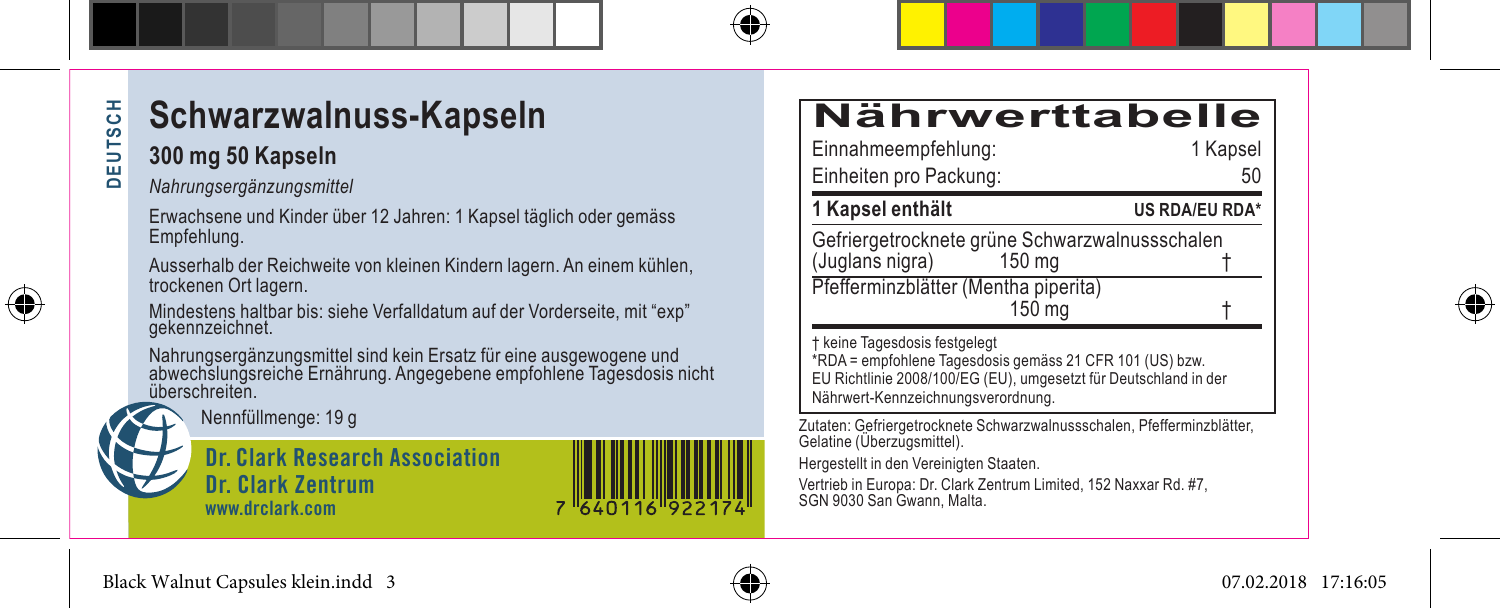

### **PORTUGUÊS TUGUÊS** POR<sup>-</sup> *Suplemento alimentar* Adultos e crianças acima de 12 anos: 1 cápsula por dia ou como recomendado. Guardar fora do alcance das crianças de tenra idade. Armazenar em local fresco e seco.

**300 mg 50 cápsulas**

Melhor antes: ver data de caducare, marcado "exp".

Os suplementos alimentares não devem ser utilizados como substitutos de um regime alimentar variado. Não exceda a dose diária recomendada. Peso nominal: 19 g

**Cápsulas de Cascas de Noz Preta**



**Dr. Clark Research Association Dr. Clark Zentrum www.drclark.com**



| Valor alimentício      |           |
|------------------------|-----------|
| Dosagem:               | 1 cápsula |
| Porções por embalagem: | 50        |

**1 cápsula contém DDR US/DDR EU\*** 

Cascas de noz preta verdes liofilizadas (Ju-<br>qlans nigra) 150 mg glans nigra) Folhas de hortelã (Mentha piperita)  $150$  mg

† DDR não estabelecida \*DDR = Dose Diária Recomendada

Ingredientes: cascas de noz preta verdes liofilizadas, folhas de hortelã, gelatina. Fabricado nos EUA.

Distribuidor en España y Portugal: Natur & Clark SL, c / Hortaleza 106, 28004 Madrid, España 26.00011533/M



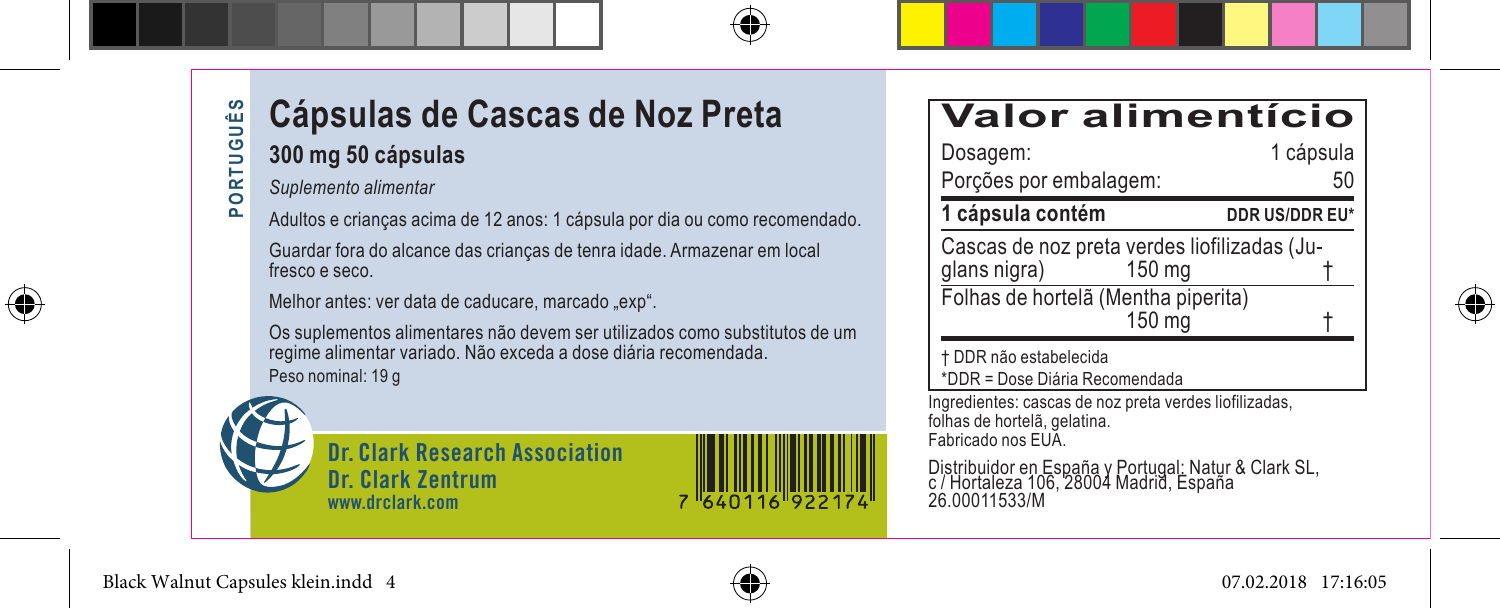



## **Cápsulas de Cáscara de Nuez Negra 300 mg 50 cápsulas**

#### *Complemento alimenticio*

Adultos y niños de más de 12 años: 1 cápsula al día o según recomendación.

Manténgase fuera del alcance de los niños más pequeños. Almacenar en un lugar fresco y seco.

Consumir preferentemente antes de: vea fecha de caducidad, marcada "exp".

Los complementos alimenticios no deben utilizarse como sustituto de una dieta equilibrada. No superar la dosis diaria expresamente recomendada. Peso nominal: 19 g



**Dr. Clark Research Association Dr. Clark Zentrum www.drclark.com**

### **Valor alimenticio**

| Dosificación:<br>Dosis por envase:                                      | 1 cápsula<br>50 |
|-------------------------------------------------------------------------|-----------------|
| 1 cápsula contiene                                                      | CDR US/CDR EU*  |
| Cáscaras de nuez negra verdes liofilizadas<br>(Juglans nigra)<br>150 mg |                 |
| Hojas de menta (Mentha piperita)<br>150 mg                              |                 |
| CDR no establecida                                                      |                 |

\*CDR = Cantidad Diaria Recomendada

Ingredientes: cáscaras de nuez negra verdes liofilizadas, hojas de menta, gelatina.

Fabricado en los EEUU.

Distribuidor en España y Portugal: Natur & Clark SL, c / Hortaleza 106, 28004 Madrid, España 26.00011533/M



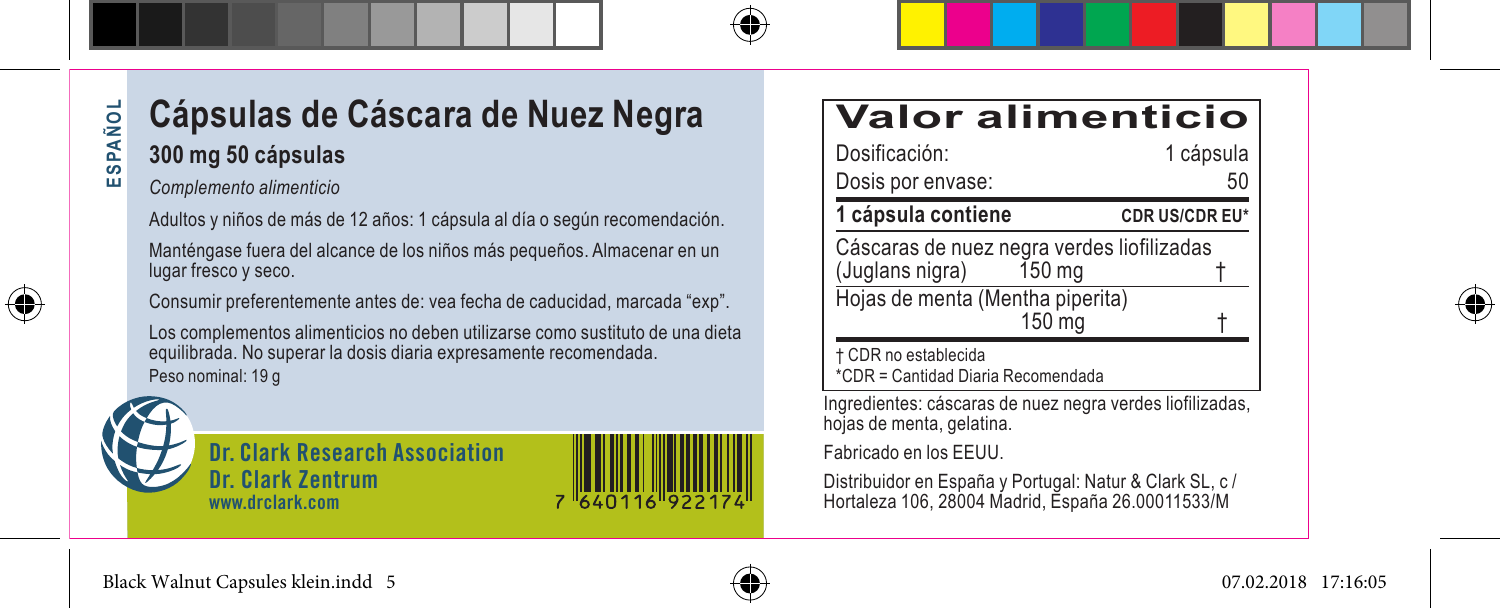

*Integratore alimentare*

Adulti e bambini sopra i 12 anni: 1 capsula al giorno o secondo prescrizione.

Mantenere fuori dalla portata dei bambini piccoli. Conservare in luogo fresco e asciutto.

Da consumarsi entro: vedere data di scadenza, indicata "exp".

Gli integratori alimentari non vanno intesi come sostituto di una dieta variata. Non eccedere la dose giornaliera raccomandata. Peso nominale: 19 g



⊕

**Dr. Clark Research Association Dr. Clark Zentrum www.drclark.com**



| Valore alimentare                                                                                                                                                                                                                                                                                |                       |
|--------------------------------------------------------------------------------------------------------------------------------------------------------------------------------------------------------------------------------------------------------------------------------------------------|-----------------------|
| Posologia:                                                                                                                                                                                                                                                                                       | 1 capsula             |
| Dosi per contenuto:                                                                                                                                                                                                                                                                              | 50                    |
| 1 capsula contiene                                                                                                                                                                                                                                                                               | <b>RDA US/RDA EU*</b> |
| Malli di noce nera verdi liofilizzati (Juglans<br>150 mg<br>nigra)                                                                                                                                                                                                                               |                       |
| Foglie di menta (Mentha piperita)<br>$150$ ma                                                                                                                                                                                                                                                    |                       |
| † RDA non stabilita<br>RDA= Razione Giornaliera Raccomandata<br>Ingredienti: malli di noce nera verdi liofilizzati, foglie di menta,<br>gelatina.<br>Prodotto negli Stati Uniti.<br>Agente esclusivo Italia: Dr. Clark Service di Marina Cosati<br>Via Montarinetta 1<br>6900 Lugano<br>Svizzera |                       |



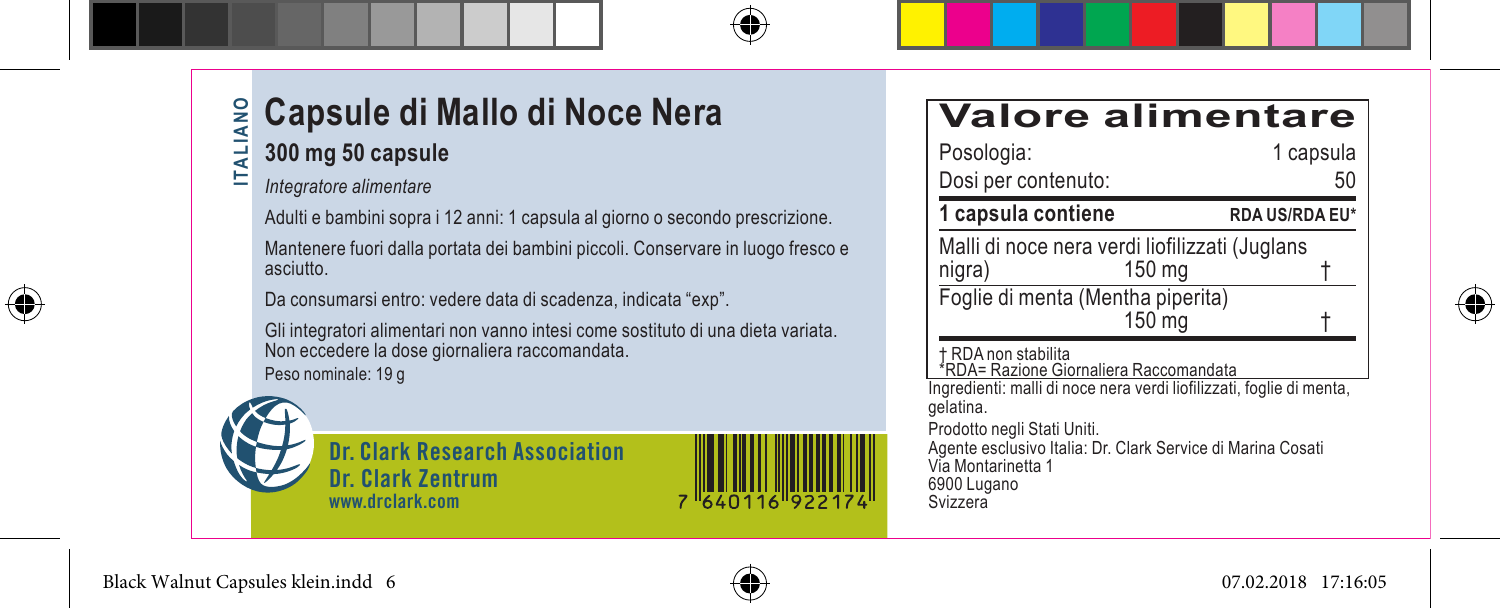



## **Capsules de Brou de Noix Noire 300 mg 50 capsules**

*Complément alimentaire*

Adultes et enfants de 12 ans ou plus: 1 capsule par jour ou selon recommandation.

Tenir hors de la portée des jeunes enfants. À conserver dans un endroit frais et sec.

À consommer de préférence avant: voir date de péremption, marquée "exp".

Les compléments alimentaires ne doivent pas être utilisés comme substituts d'un régime alimentaire varié. Ne pas dépasser la dose journalière indiquée.



**Dr. Clark Research Association Dr. Clark Zentrum www.drclark.com**

### **Valeur nutritionnelle**

|                                                                                                              | Dose recommandée:<br>Nombre de doses rec. par boîte:            |                | 1 capsule<br>50 |  |
|--------------------------------------------------------------------------------------------------------------|-----------------------------------------------------------------|----------------|-----------------|--|
|                                                                                                              | 1 capsule contient                                              | AJR US/AJR EU* |                 |  |
|                                                                                                              | Broux vert de noix noire lyofilisé (Juglans<br>150 mg<br>nigra) |                |                 |  |
|                                                                                                              | Feuilles de menthe (Mentha piperita)<br>150 mg                  |                |                 |  |
|                                                                                                              | † AJR non établi<br>*AJR = Apport Journalier Recommandé         |                |                 |  |
| Ingrédients: broux vert de noix noire lyofilisé, feulles de menthe,<br>gélatine.<br>Fabriqué aux États-Unis. |                                                                 |                |                 |  |

Distribution en Europe: Dr. Clark Zentrum Limited, 152 Naxxar Rd. #7, SGN 9030 San Gwann, Malta.